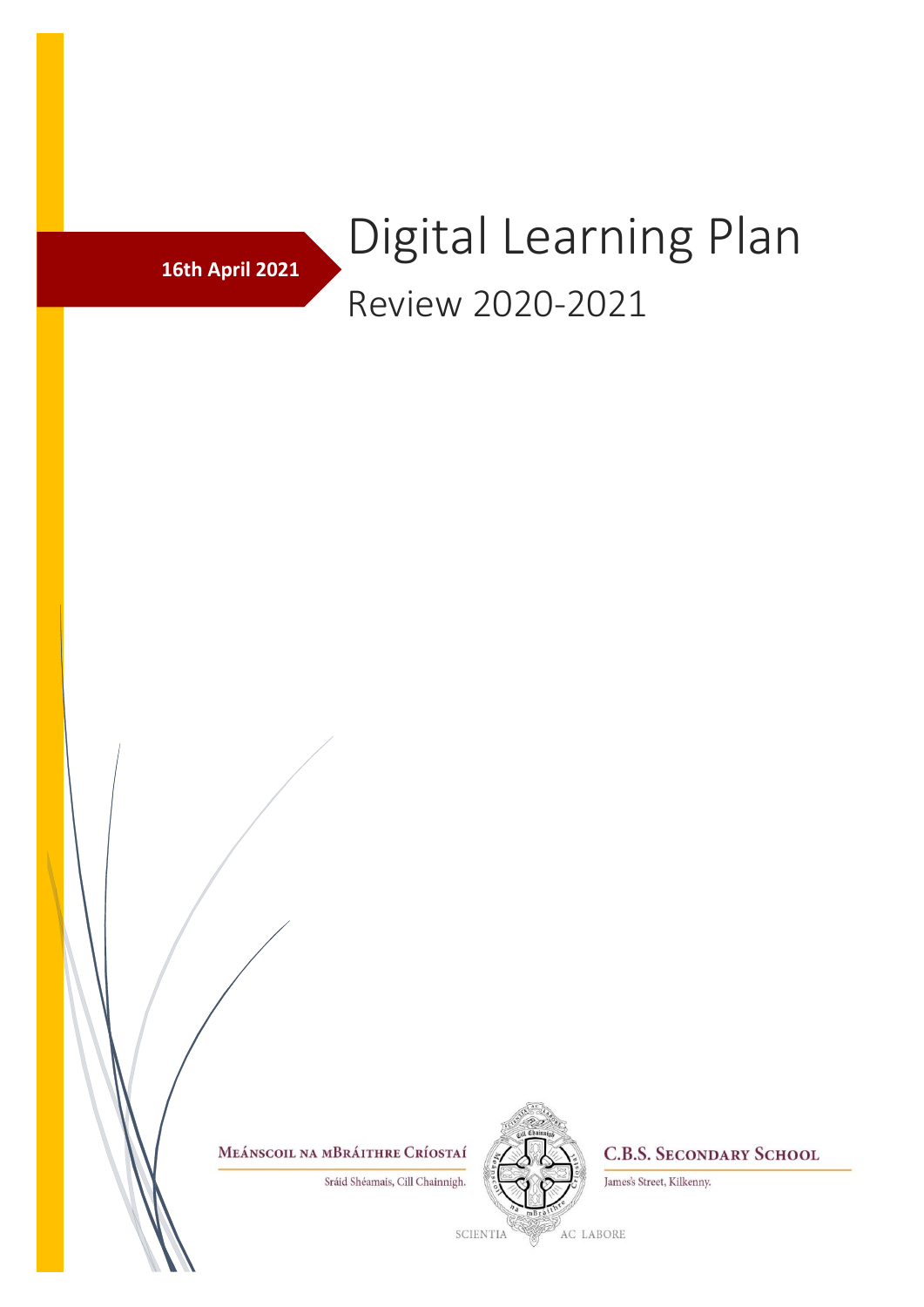**Target 1:** Foster a culture of engagement with VSware to increase parental awareness of student development in the CBS Kilkenny.

## **Do you access CBS Kilkenny VSware?**

2019 parent/guardian survey – 40 respondents 2021 parent/guardian survey – 97 respondents





## **On average, how often do you access CBS Kilkenny VSware?**



2019 parent/guardian survey – 40 respondents 2021 parent/guardian survey – 97 respondents



## **What features of CBS Kilkenny do you use most?** 2019 parent/guardian survey – 40 respondents 2021 parent/guardian survey – 97 respondents



Despite Covid-19 restrictions, progress has been made increasing parental engagement with VSware. The number of parents accessing VSware at least once per week has increased by 10% with the reasons for checking VSware remaining largely the same. When face-to-face meetings are allowed resume management and teachers will encourage parents/guardians to login to VSware on a regular basis. This should see further improvements in this area.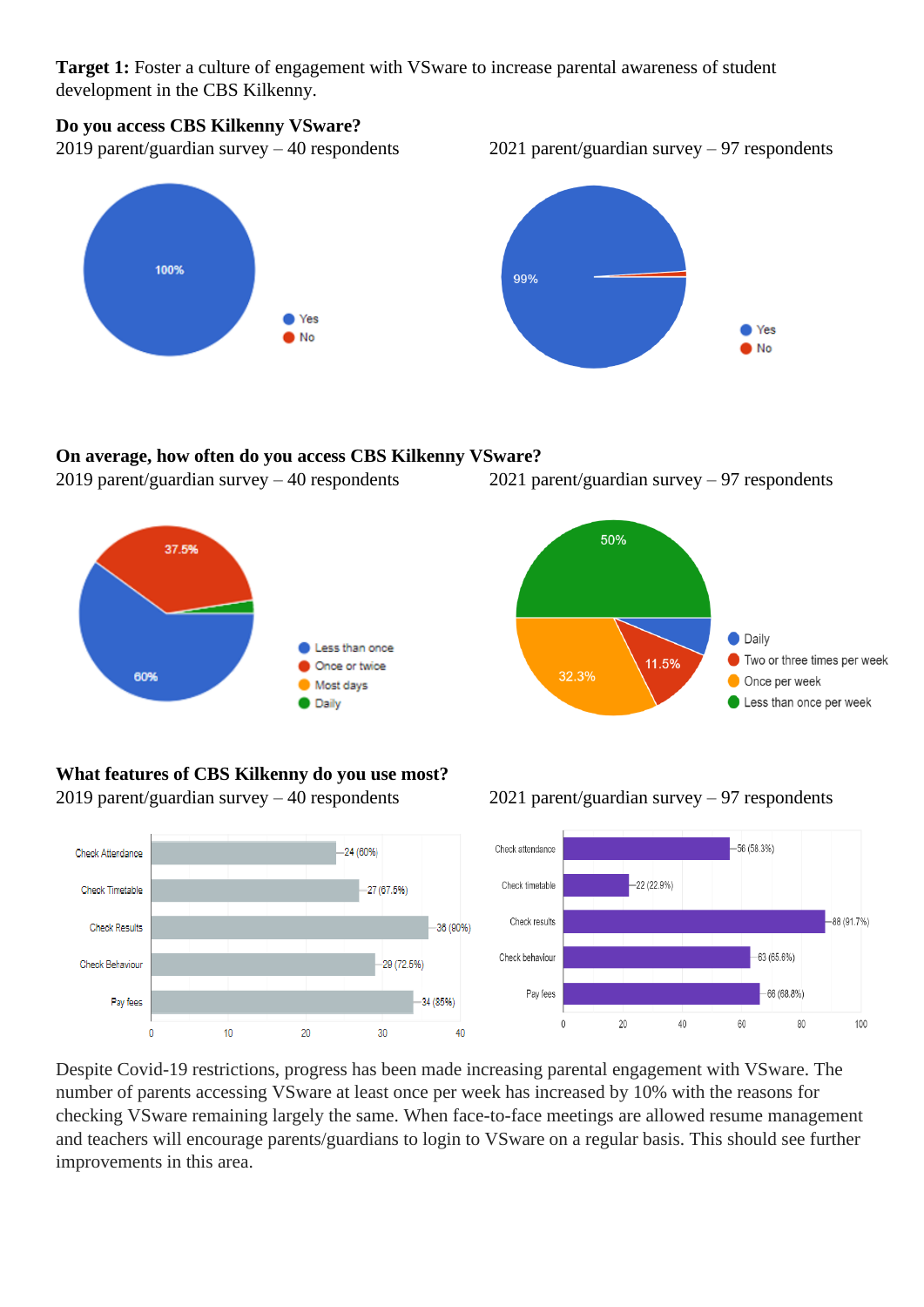**Target 2:** Develop and enhance the self-directed, independent learning of students through the uploading of resources to online sharing platforms.

Teachers have invested a significant amount of time upskilling their digital skills and proficiency. *Teachmeets* proved particularly effective in helping staff share knowledge and work collaboratively across departments. As a result, more formal and informal conversations take place amongst teaching staff about how to embed digital technologies into their day-to-practice.



The chart above shows how effective staff found *Teachmeets* during the academic year (1=not at all effective, 5=very effective). 83% of staff said they were either effective or very effective.

Staff felt once a term was the optimal frequency for *Teachmeets* to occur.

Suggestions for future *Teachmeets* included Kami, Microsoft OneNote, and use of Google Forms for assessment.



**Number of staff who have increased provision of online notes & resources over the past academic year.**



Significant work has been completed by staff this academic year to increase the provision of online notes and resources to students. The incorporation of online tools such as Kami, Mote and Whiteboard.fi have allowed teachers provide rapid feedback on student work, in a variety of mediums, to support and develop student understanding of topics.

Each department has appointed a digital technology leader who is the first point of contact for teachers if they have any queries on digital technologies. They also relay relevant CPD to department members and liaise Public Relations post holder on any relevant activities that needs to be publicised.

Both the junior and senior student focus groups reported the increase in provision of online notes and resources as very beneficial. Juniors cited the reduced need for bringing copies and books in and out of school as being the main advantage from their perspective. Seniors found the access to such material particularly helpful if they missed a class or wanted to revise a topic ahead of a test/exam.